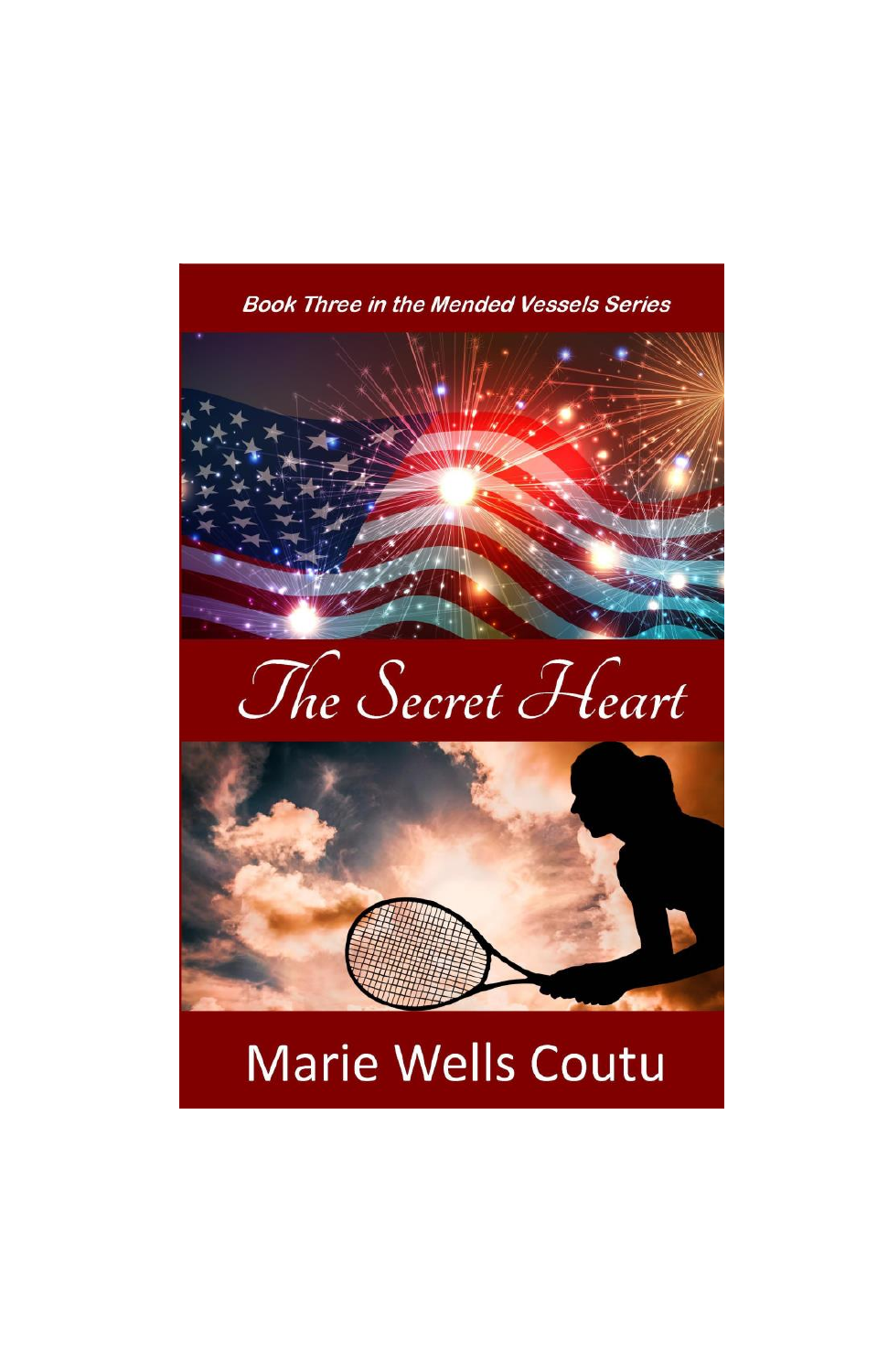© 2016 Author

ISBN-13: 978-1-944120-06-1 ISBN-10: 1-944120-06-8

All rights reserved. No part of this publication may be reproduced or transmitted in any form or by any means without written permission from the publisher.

This book is a work of fiction. Names, characters, places, and incidents are either products of the author's imagination or used fictitiously. Any similarity to actual people and/or events is purely coincidental.

Published by Write Integrity Press, 2631 Holly Springs Parkway, Box 35, Holly Springs, GA 30142.

**[www.WriteIntegrity.com](http://www.writeintegrity.com/)**

Printed in the United States of America.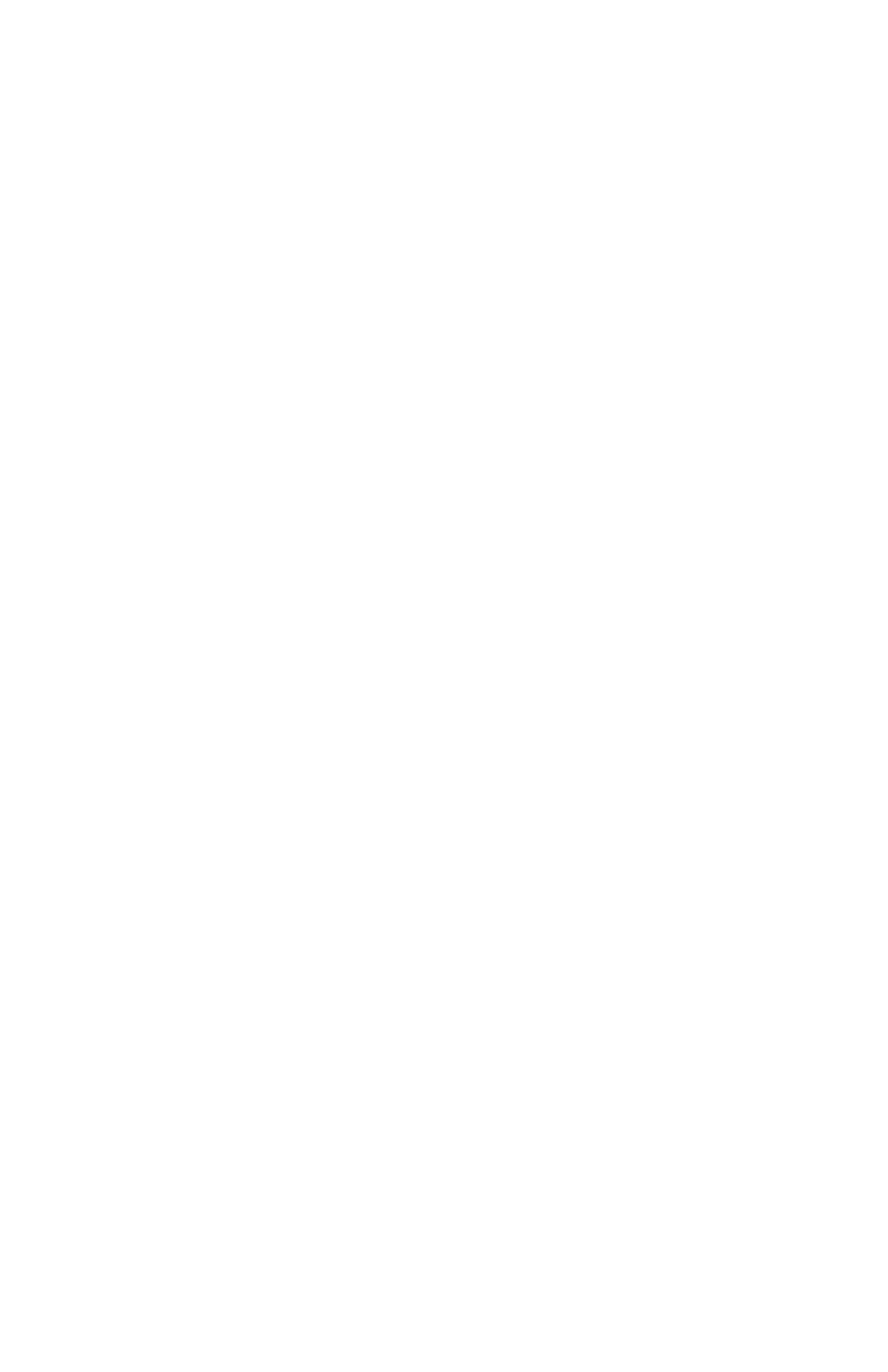Chapter One

The sun should not be shining. Not on this day.

From the front row of folding chairs, Shawna Wilson could see acres of manicured grass. The tent overhead and the chair covers matched the deep green turf. Flat stones marched across the ground in symmetry, each one reflecting the rays of the sun. In vases atop the markers, bouquets of spring flowers glistened in yellow and red and purple. Sparrows flitted about and robins chirped their annual "all is new" song.

But this day was not about new life. It was about death.

Shawna sat numbly as the preacher read the Twenty-third Psalm. *The valley of the shadow of death.* That's where she was. Again.

Maybe if she had stayed on those paths of righteousness he mentioned, she wouldn't be walking this road of grief. But it was too late to turn back.

She clinched her hands into fists and forced them to rest unmoving on her lap.

Hunter reached over and gently covered both of them with one strong hand. She couldn't look at her husband now, so she focused on the row of trees at the end of the drive. Beyond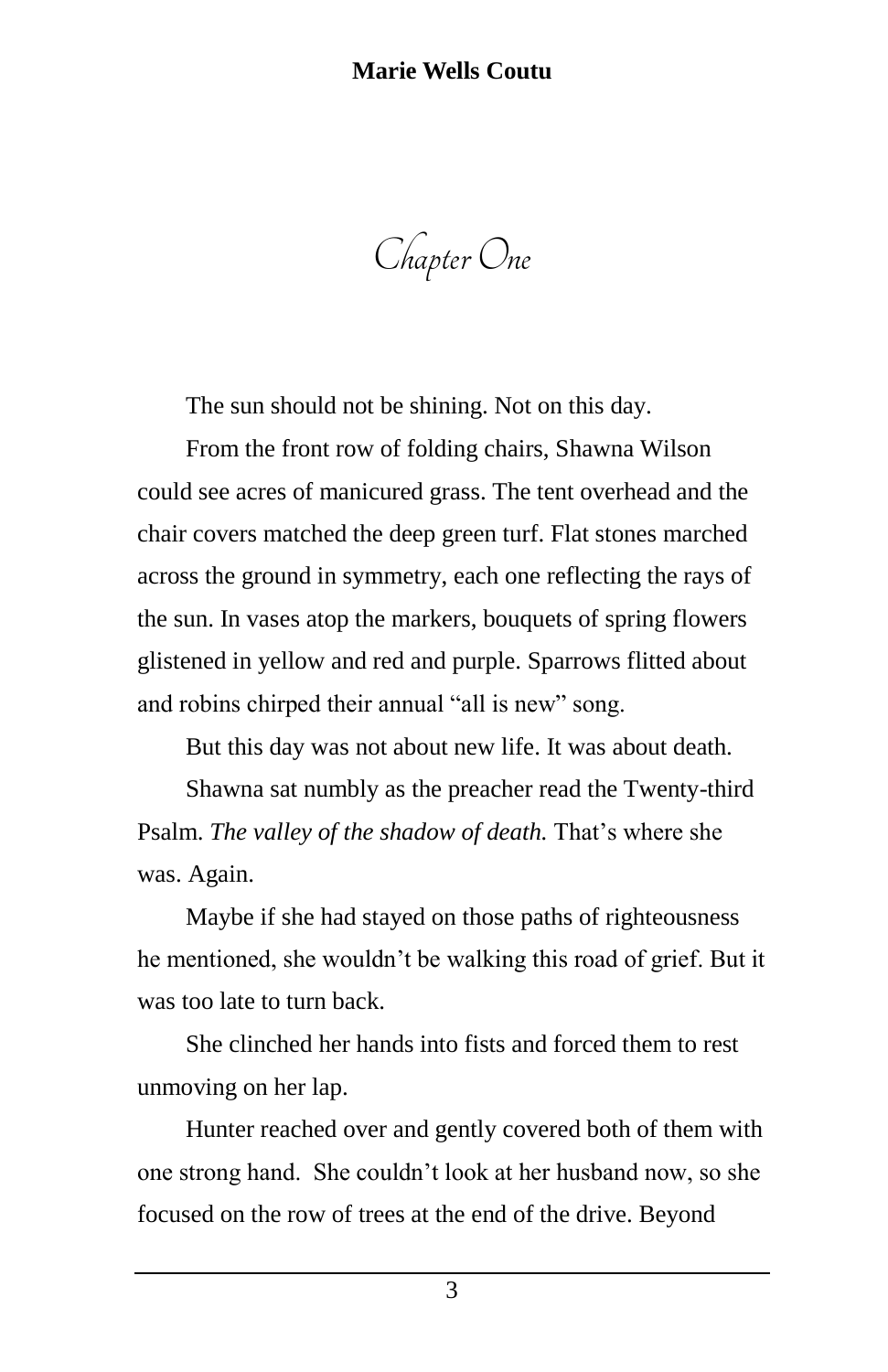them, cars sped along the divided highway, people shopped at the mall, and normal life continued. For everyone else.

Behind her, someone coughed. On Hunter's other side, his two young boys, Hunter Lynn and Cooper, squirmed. Thank goodness their grandmother Mimi could keep them in line. Heaven knew Shawna couldn't handle a nine-year-old and seven-year-old, especially boys.

Her two older sisters sat somewhere behind her, their presence a comfort even if their persistent prayers had failed.

Two men in black suits and crisp white shirts rose and took their places at each end of the gaping black hole. One turned the crank, setting the contraption in motion. Metal scraped against metal as the shiny black coffin disappeared into the ground. The box was small. Too small. Tiny, in fact.

A third man, the funeral director, gestured to her. Time to say good-bye. Hunter stood and grasped her arm. Shawna rose automatically from her chair as if a puppet master were pulling her strings.

She lifted a perfect pink rose from the flower blanket that had covered the casket. Thorns pricked her fingers as she held the blossom to her nose and inhaled the rich fragrance, just as she had inhaled the sweet smell of her newborn two weeks ago.

"Good-bye, precious Hannah," she whispered, tossing the long-stemmed rose onto the sinking casket. Hunter copied her motion.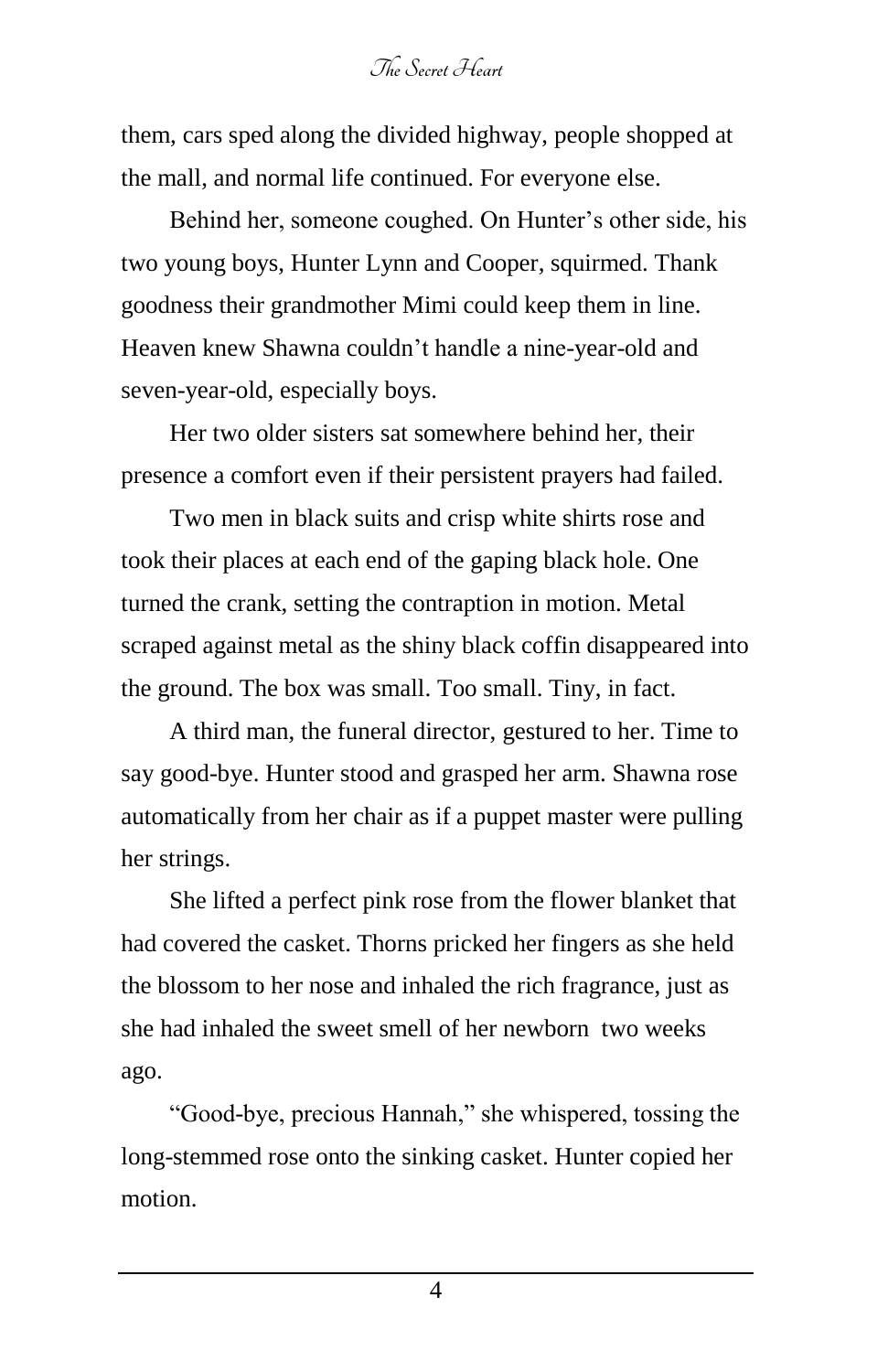He squeezed her elbow then tucked his hand against her back. "Ready?" he murmured.

No. She would never be ready. She could not walk away from her baby girl. She watched the box lowering deeper and deeper into the earth. She hoped Hannah Lea would not be afraid of the dark.

Only when the coffin was settled did she take her eyes off of it and nod. She turned and pressed against Hunter. He wrapped his arms around her, and she leaned her head on his sturdy shoulder. She took deep breaths, fighting the sobs that hovered just below the surface. Crying wouldn't change reality. After a few moments, she allowed Hunter to guide her out from under the canopy, out of the section formed by low hedges.

Perhaps burying Hannah Lea in the middle of that crossshaped area meant she was in the arms of Jesus, as Shawna's sisters assured her. But her spirit wondered whether there was any truth to the beliefs she'd held all her life.

She could hear rustling and low voices, a sign that the small crowd of mourners was following them to the line of black limousines waiting under the Bradford pear trees. As they walked down the steps to the drive, a light breeze picked up the sour odor of death from the fallen white blossoms and sprinkled it over the procession.

Their friends and staff members had shared hugs and sentiments with them at the cemetery chapel before the graveside service. There was nothing left to do now but go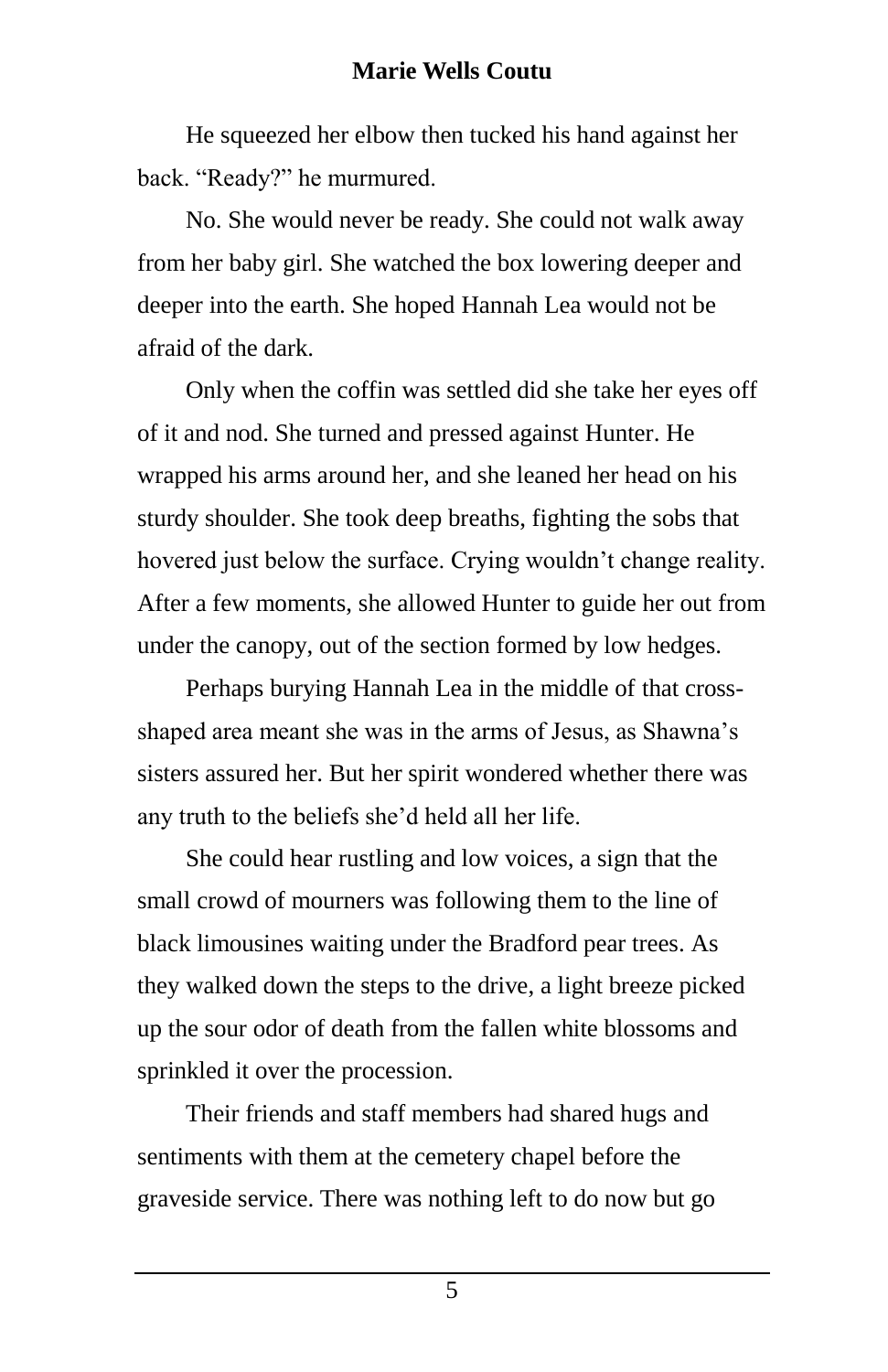home.

Shawna's heel caught on a broken piece of cement. She lurched into Hunter, who caught her and kept her upright.

The rapid click of cameras came from the crowd of reporters and gawkers that had gathered behind temporary barriers near the cars. Questions tumbled from the reporters, one on top of another.

Shawna had not asked for this constant scrutiny, and she especially hated it today. Even during national collegiate tennis tournaments, she had preferred to turn media attention to her teammates and coaches. When she chose to marry Hunter, she hadn't realized how high the price would be. The only privacy she could find anymore was behind the iron fence of the tenacre estate she now called home.

At this minute, that's where she wanted to be—in the second-floor private quarters of the Georgian mansion. Where she could get out of the black linen dress and crawl into the king-size bed. Maybe she would never wake up.

She put her hand on Hunter's arm as they hurried for the first vehicle in line. Then she heard the shouted question, the one that burned to be answered.

"Governor, will this tragedy affect your reelection campaign?"

Tennessee Governor Hunter Wilson stopped and turned in the direction of the reporters. He held up a hand. "Please, give us privacy today. We've just buried our daughter."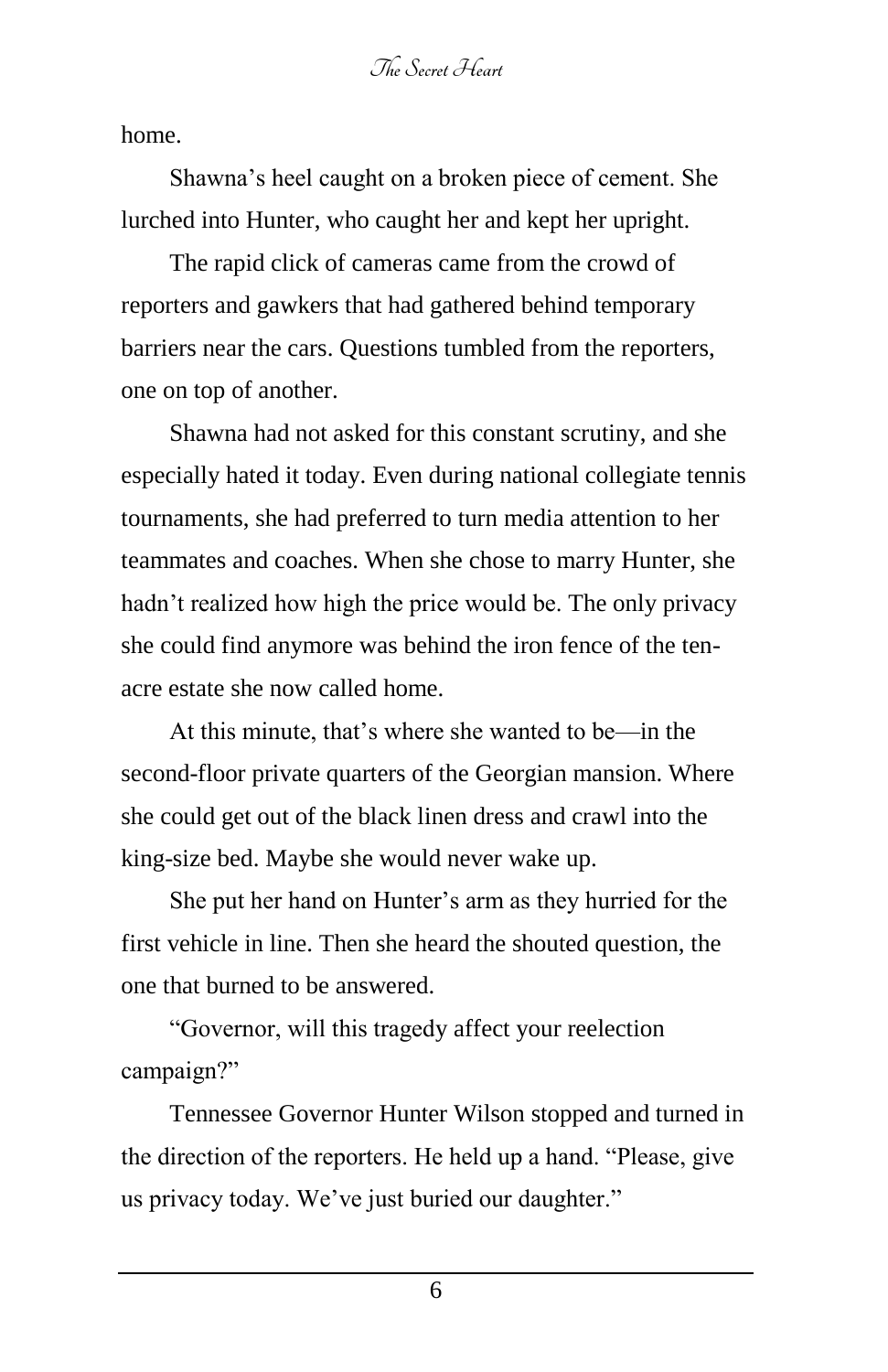Of course he would drop out of the race. Shawna needed him at home with her and the boys, not off traveling the state campaigning. She wouldn't mind moving into a modest home when his current term ended. He could always go back to teaching.

Their driver, a state trooper wearing a black suit with a lapel pin, opened the rear door of the black Crown Victoria.

Out of the corner of her eye, Shawna saw a tall, slim woman with long black hair stride toward the barriers. Johnnie Allen, Hunter's long-time campaign manager, who seemed to consume all of his time these days.

"The governor will resume his schedule in the next few days," Shawna heard before she slid into the back seat. She sank onto the cool leather, grateful that Mimi and the boys would ride separately in the Ford Escalade behind them.

Hunter put one arm around her shoulders. With his other hand, he brushed a wisp of hair away from her cheek. His lazy eyelid half-hid his left eye, but he studied her with his green gaze as he had at their first meeting nearly a year ago. "You okay?"

She leaned her head against the hard bone of his forearm. "Not really."

He picked up a bottled water from the cup holder, unscrewed the top, and handed it to her. She drank, the lukewarm, tasteless water flowing down her throat without refreshing her.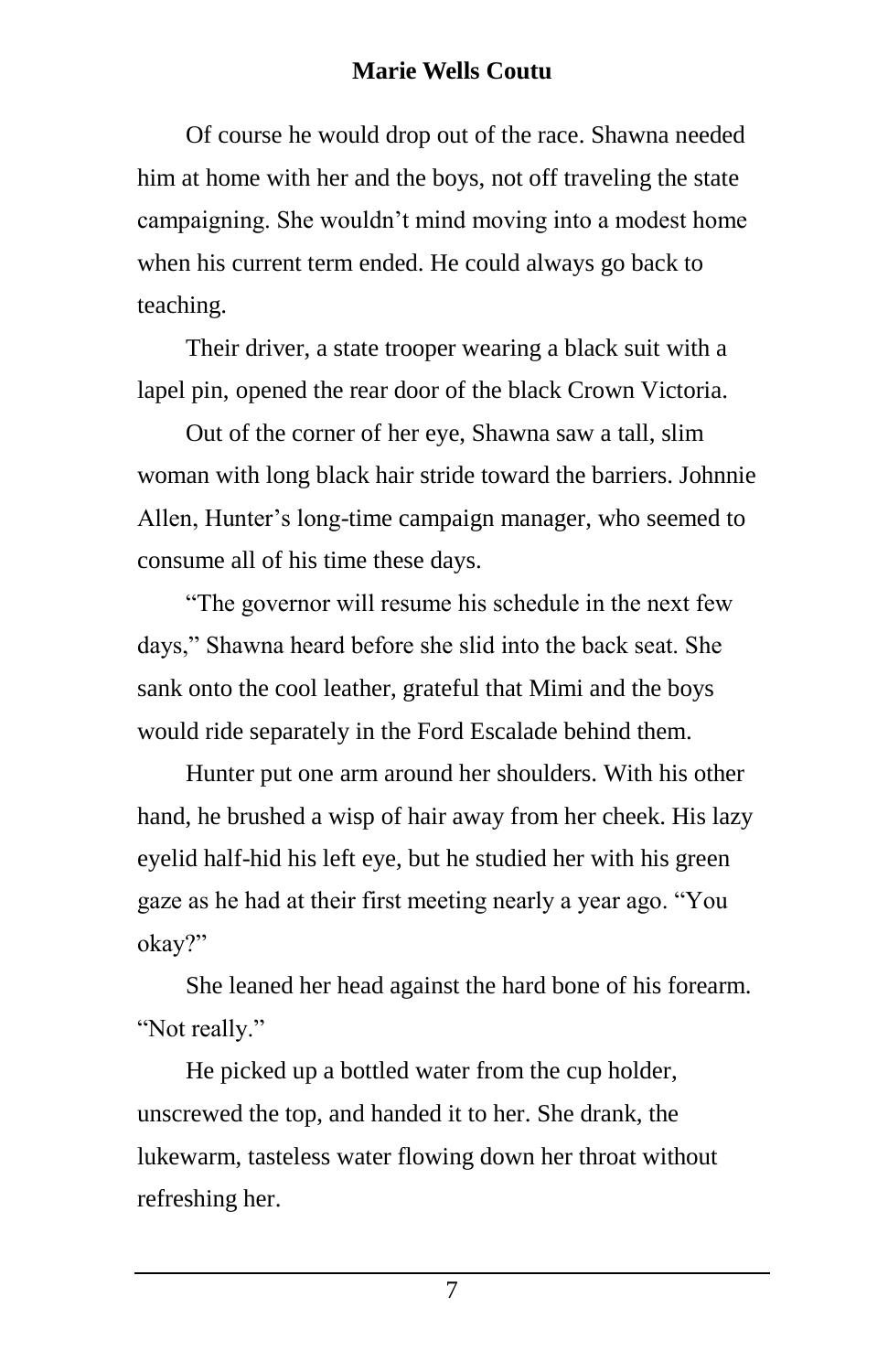The cars moved along the drive, past the gravesites of the likes of George Jones, Porter Wagoner, and Tammy Wynette. Strange that Shawna's baby girl would be buried among so many country music legends, including Hunter's first wife. How had Shawna's life taken such a strange twist?

Network satellite trucks, and one small white [car](scrivcmt://f633f9a0-fa77-4d4d-9927-761b7f806909/) bearing the words "The Tennessean," lined both sides of Memorial Gardens drive. Cameramen filmed Shawna and Hunter's SUV leaving the cemetery then scrambled into their vehicles and followed them.

As they turned onto Interstate 65, Shawna closed her eyes, shutting out the Nashville traffic. But the voices in her head continued to whimper. Could she ever have a life that wasn't marred by the death of people she loved?

#### ##

A decision about his campaign eluded Hunter on Monday as the black Escalade with tinted windows followed him and his running companion along the quiet streets away from the Executive Residence.

Dressed in blue nylon pants and a fitted white athletic shirt, Hunter could have passed for an ordinary businessman out for an early morning run. Except for the car creeping along behind him, its headlights pointing the way. No one would realize that his black running partner wearing an earbud was actually a state trooper.

When the trees no longer provided cover, a brisk wind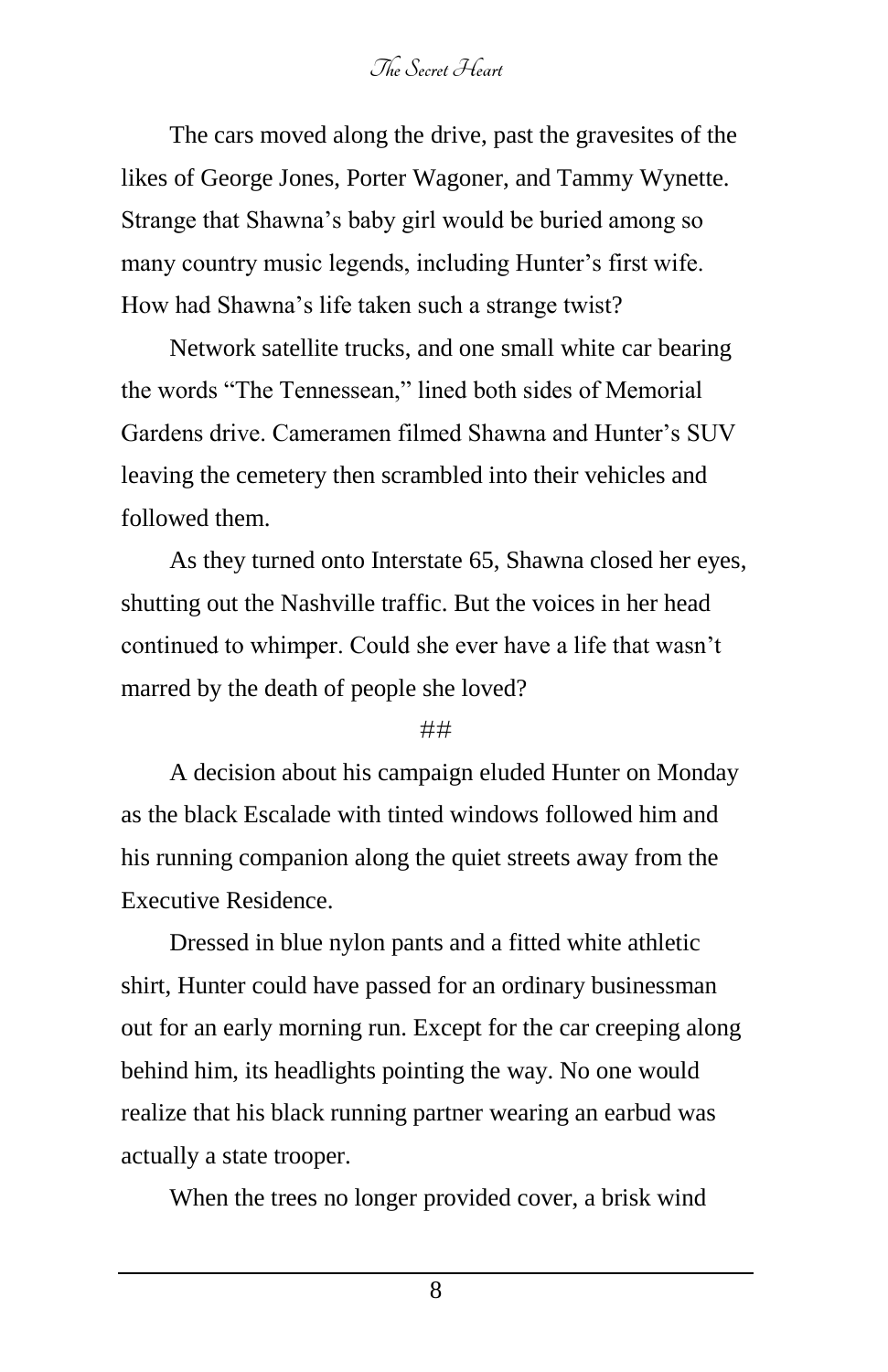amplified the effects of Hunter's two-week break. His heart thundered and he struggled for breath. He had needed to be there with Shawna and baby Hannah, as crushing as those days at the hospital had been. Hearing the doctor tell them their daughter's lungs had been contaminated during delivery. Holding the tiny pink bundle too briefly as she [struggled](scrivcmt://196b9b83-7012-4fbc-8698-9ee058de6c1d/) to breathe. Reaching into the incubator to stroke her smooth head. Pleading with God not to punish his daughter for her parents' sins.

A bird circled to the west, a black spot in the brightening sky. A vulture? Perhaps, drawn to some remnant of roadkill over on Franklin Pike. Following the usual route, the two runners turned east toward Lipscomb Academy where Hunter Lynn and Cooper went to school.

The boys had been so excited about having a sister. They didn't know her death was their father's punishment. He hoped they would never know, that his actions would stay firmly buried in the past.

Time to focus on the future.

"A lot on my mind this morning, Curtis. Not very good company." They had nearly reached the turnaround point, and they hadn't exchanged more than five words. Hunter's breathlessness betrayed how out-of-shape he really was.

The trooper, taller than Hunter's even six-feet, managed to match Hunter's pace, no matter if he sprinted or strolled. And he could talk as he ran, without gasping for breath like Hunter.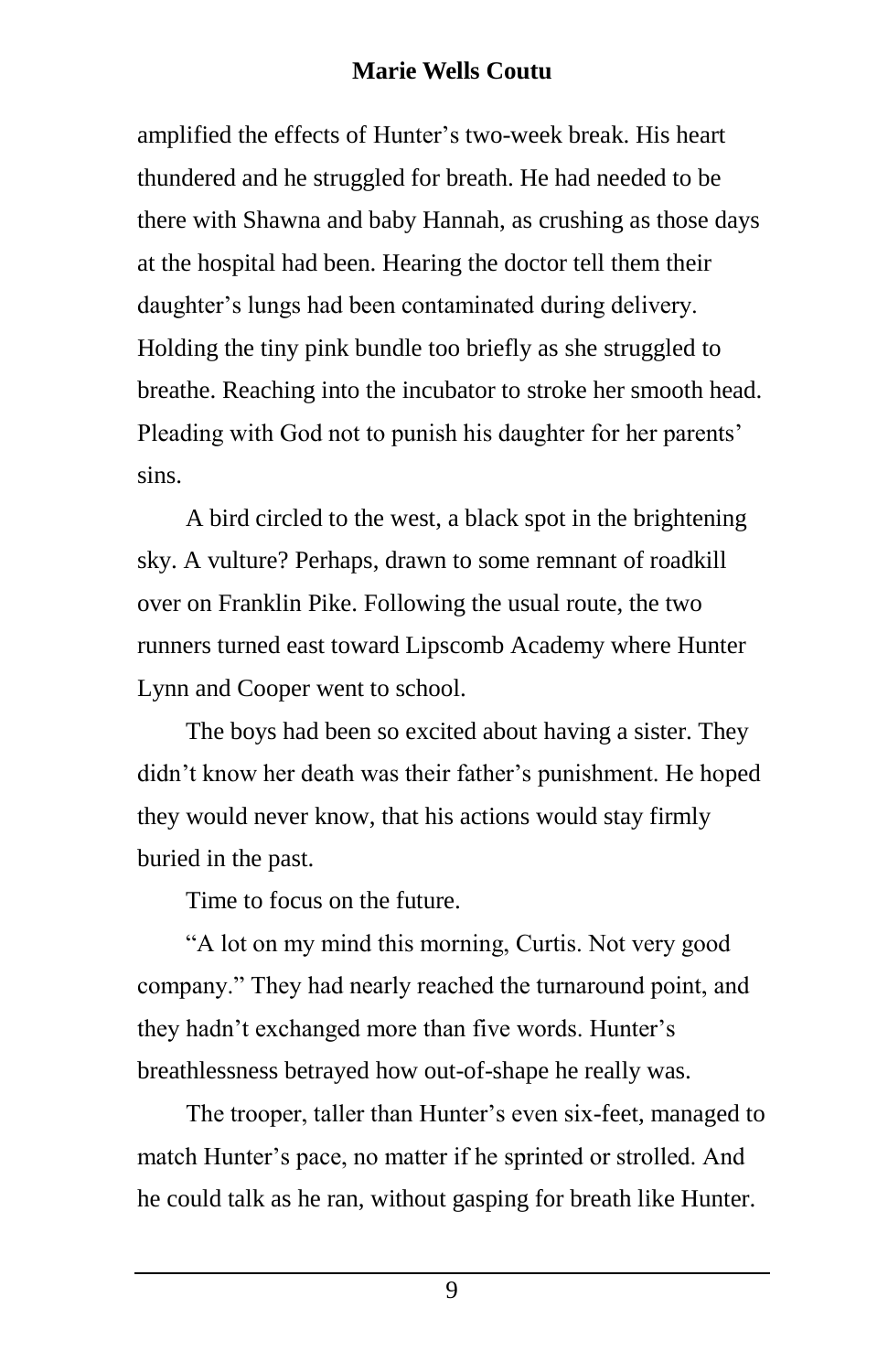"Ah don't mind, Governor. Gives me a chance to think about the paper Ah have to write." Curtis Woods' southern drawl was more pronounced than Hunter's, a reflection of his coming-up years in South Carolina.

In sync, the two men navigated the drive in front of the school then cut across the grass back to the street. The trail car would rejoin them at the street corner.

Hunter nodded. "What's the paper about?" Curtis, who pastored a small inner-city church in his spare time, was taking seminary courses online. He often talked about his coursework during their runs together.

"This course on First and Second Samuel is the toughest yet. I'm supposed to write about the allure of power, comparing another prominent figure to Saul."

"Shouldn't be hard to find examples." Hunter had seen the hunger for power ruin men that he had respected, in academia as well as in politics.

Curtis grunted his agreement. "My problem is deciding which one to use. I'm fascinated by some of the British kings, but there are many modern-day examples, too. Not just grasping for power, but the abuse of it. Entertainers, sports figures, even preachers." He glanced sideways at Hunter. "And politicians."

Hunter stepped on a rock he hadn't noticed and skipped a step. "Yeah, I guess every occupation has some bad seeds."

They turned through the wide gate in the iron fence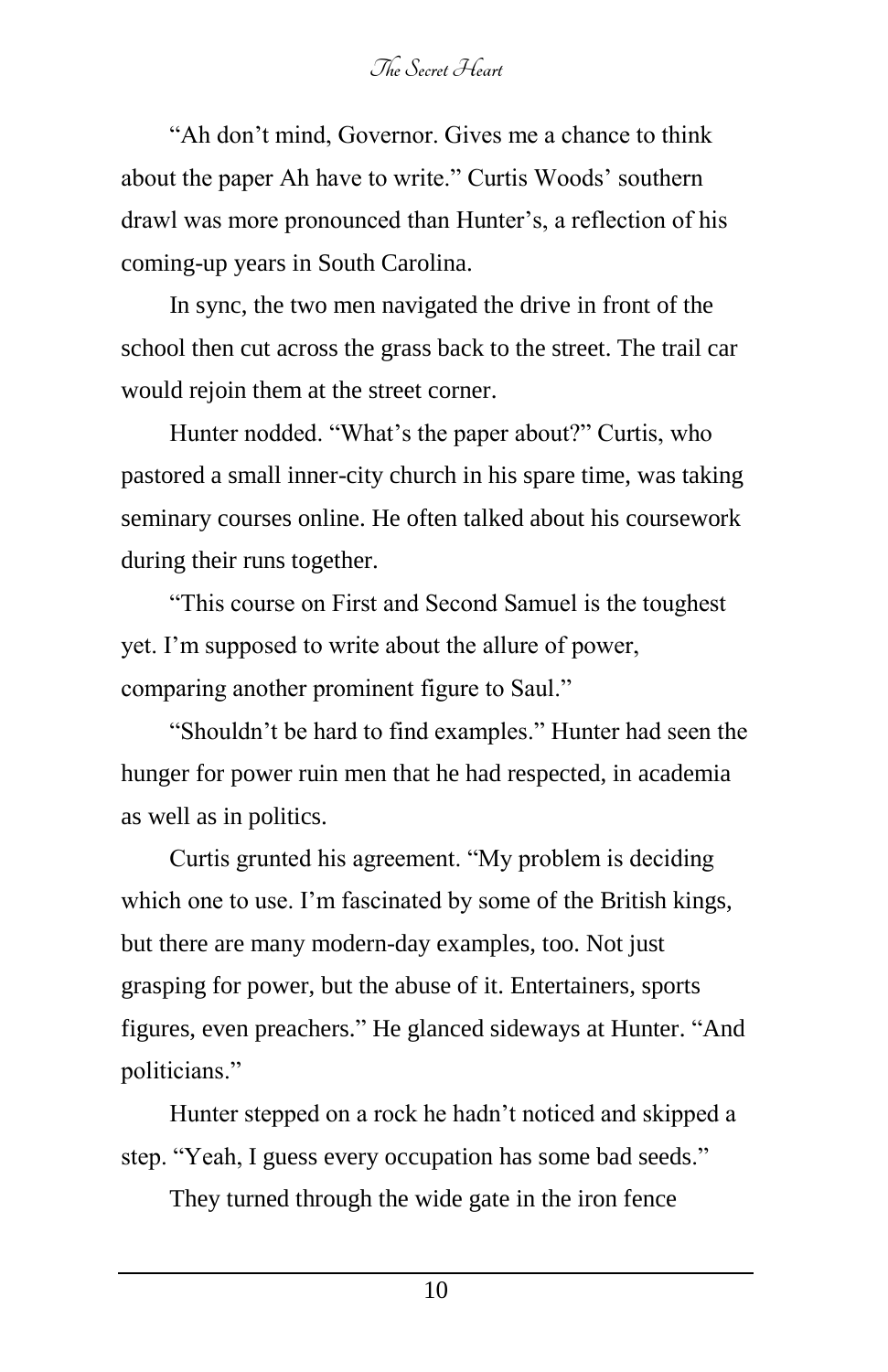surrounding the Executive Residence and ran up the curving drive to the three-story brick-and-stone house. While the trail car parked, Curtis followed Hunter around to the side and in through the family entrance. Hunter still had not decided about his reelection bid, but before he took his shower, he called Johnnie and asked her to come over to discuss the campaign.

As the vibrating spray massaged his back, he thought about his accomplishments as governor: the new Japanese auto assembly plant with its five thousand jobs, increased funding for roads and bridges without even a penny in higher taxes, and more innovation in state government.

But several important measures still needed to be accomplished. Like funding technology for schools, so all children had the same opportunities. And attracting a research facility that would add jobs and find cures for cancer.

So much more to do to help the citizens of his state. He wanted—no, he needed—to get back to work, both at the Capitol and on the campaign trail. With another four years as governor, he could make even more of an impact.

Twenty minutes later, he rubbed his short hair dry with a thick towel as he came out of the bathroom. Shawna lay on the king-size bed, curled into a ball just as when he left for his run. Her eyes were closed, but he knew she was awake. Her long brown hair spread like a pheasant's fan across the pale green pillowcase. He sat down next to her and ran his finger along her hairline where it framed her face. The tan she'd had when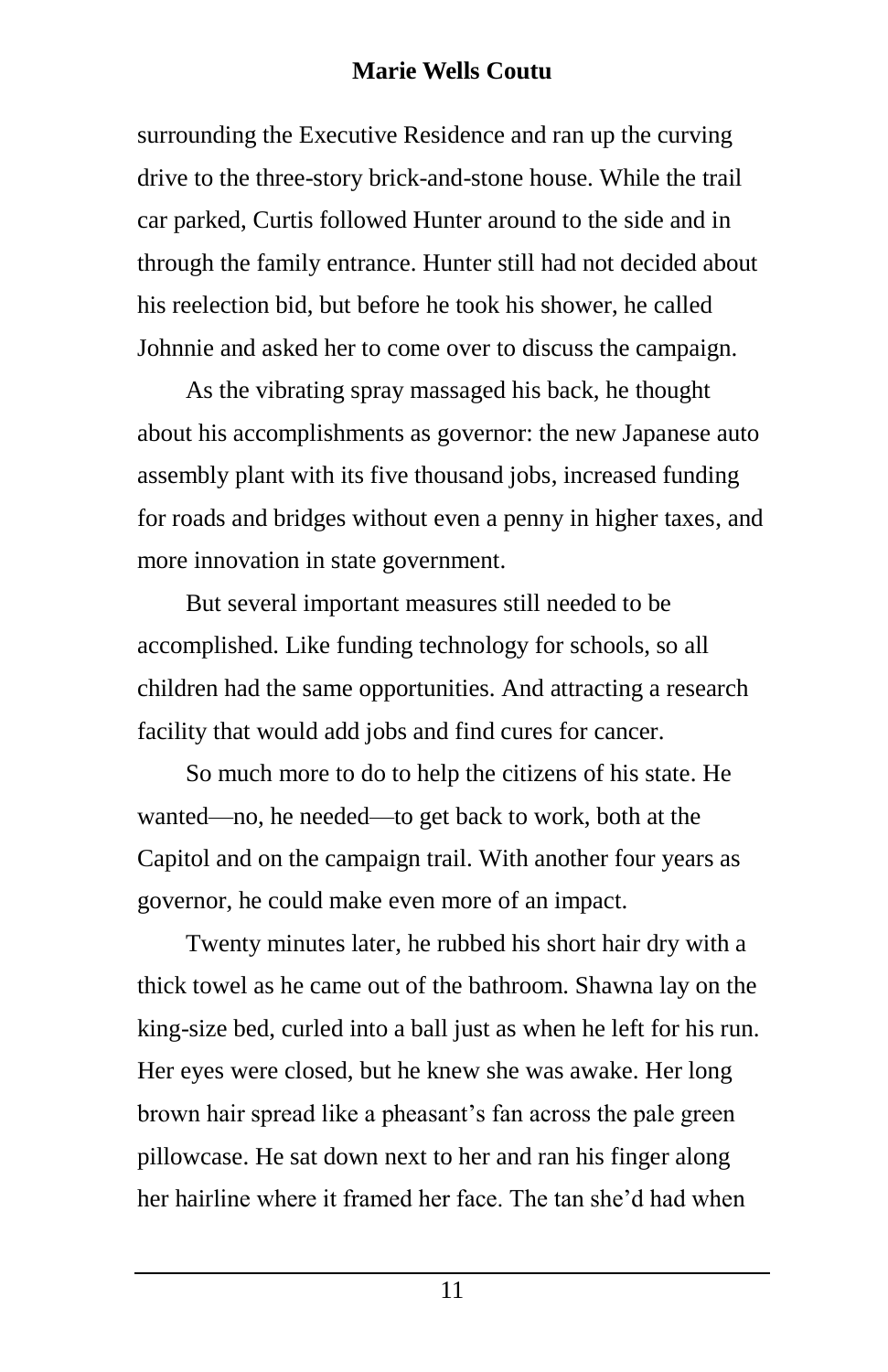they married had faded over the winter, stolen by limited outdoor time during the last months of her pregnancy.

"Honey?" He bent down and kissed her cheek, breathing in the aura of sadness that enveloped her. "Want some breakfast?"

"I'm not hungry." Her words were muffled, her lips barely moving.

He moved his hand to her back, trying to rub strength into her. "You need to eat something. I think the chef's letting Mimi make pancakes and sausage with the boys."

She pulled in a deep breath. "I couldn't eat anything."

He sensed her shivering, though she couldn't possibly be cold under the layers of blankets. She had been behaving this way since Hannah died last Tuesday, getting out of bed only to plan and attend the funeral. "Will you at least sit with me while I eat? Johnnie's coming over to talk about the campaign, and I'd like to know your thoughts."

She opened her eyes. Cold, hollow ovals glared at him. "The campaign? You're going to drop out, right?"

Her question that wasn't a question irritated Hunter. He stood and strode to the closet. "I don't see why I should."

Shawna pushed back the blankets and sat up, scooting to the edge of the bed. She reached for her bathrobe. "After all we've been through these last couple of weeks, I just thought …"

She wanted him to pull out of the race, to hide from the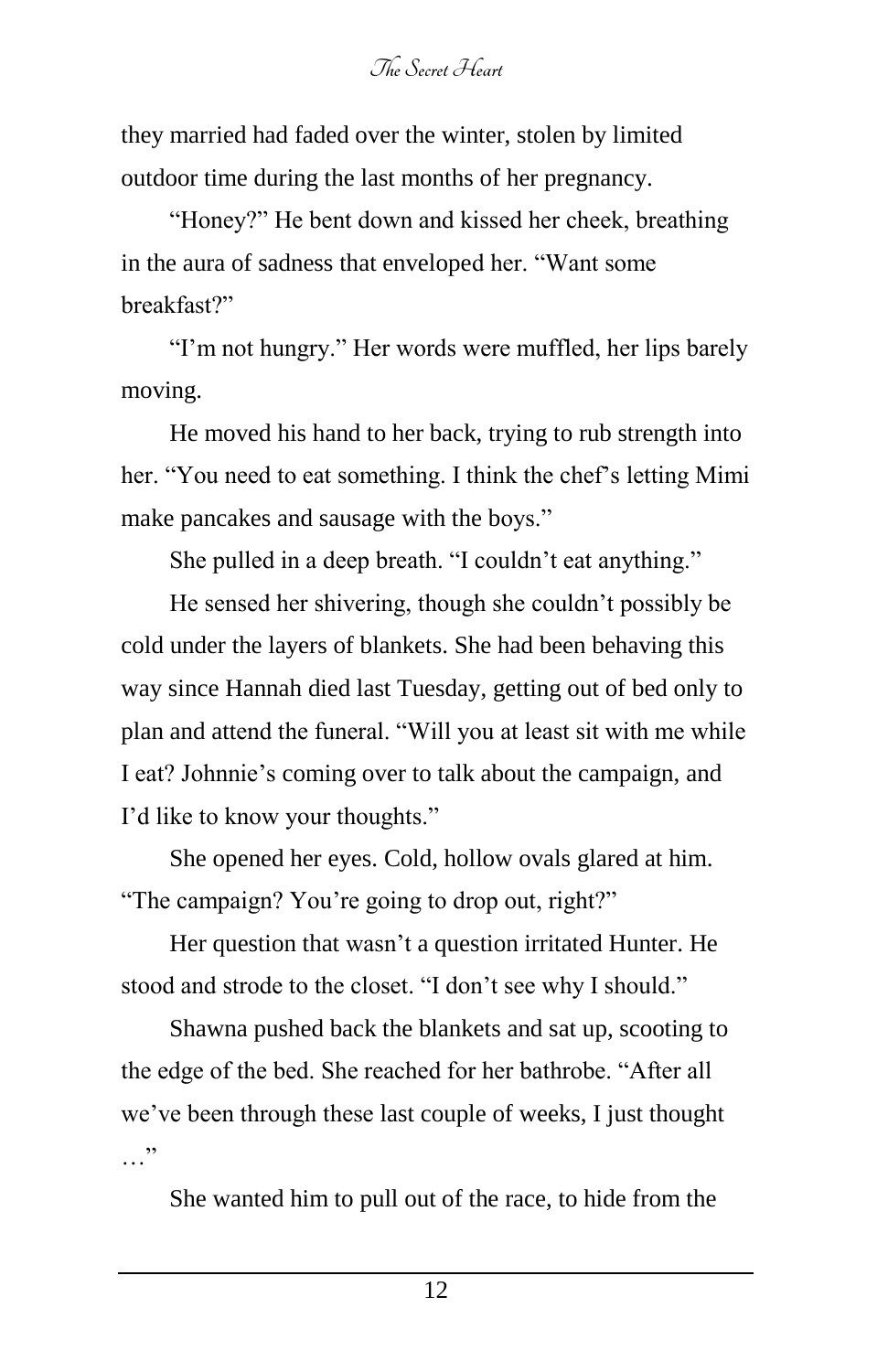public like she was doing. Had been doing for two weeks. Not a chance. "I've got a job to do. I've got things I want to accomplish for this state, important things that won't get done if I don't get reelected."

"Really?" She shrugged into her robe and shuffled to the bathroom. "And I thought your family was important." She shut the door, closing down any rebuttal.

Hunter shook his head. People reacted to grief differently, but he wished Shawna would cry and scream rather than carrying on in such a passive-aggressive manner. Maybe she needed to talk to their pastor.

Hunter finished dressing and left the bedroom, closing the door quietly behind him.

As he neared the bottom of the family's private stairwell, he heard Mimi and the boys in the commercial kitchen, Mimi giving instructions on how to mix the batter. Having been married to an army general for twenty-two years, she ran a household with military precision, something he had appreciated when he was a single father. She even looked the part, keeping her silvery hair cropped short and tidy. But hidden beneath the disciplined exterior was a soft heart, especially for her grandchildren. If only she would give Shawna the same respect she expected.

When he entered the kitchen, Cooper was pouring flour into a bowl, and Hunter Lynn stood on the other side of Mimi, watching the link sausages sizzling in an iron skillet.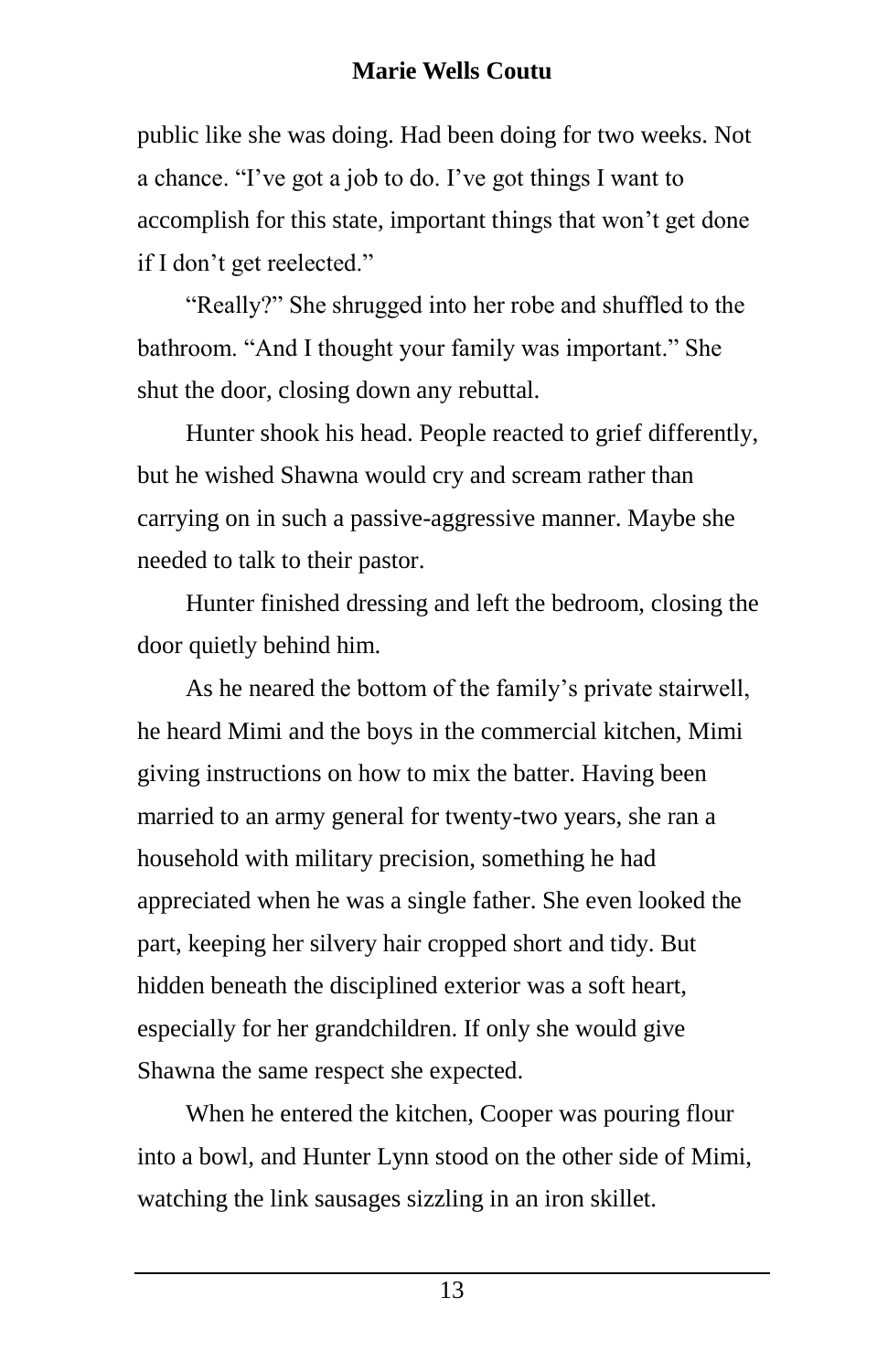"Somebody knows how to start a Monday morning off right." He crossed the sun-filled room and put his arms around Cooper and Mimi. Wouldn't be long before Cooper would be as tall as his five-foot-two grandmother. He had obviously inherited Hunter's stature, not his mother's. "You're being a good helper, aren't you, Coop?"

"Yeah, Dad." Grinning, Cooper moved a long-handled wooden spoon in a random pattern through the bowl, splattering batter onto the counter. "I'm gonna make Teddybear pancakes."

"Teddy-bear pancakes huh?" Hunter ruffled his son's hair. White-blond like his mother's. "Can't wait."

He turned to Hunter Lynn. "Looks like you've got the piggies well under control, son."

Hunter Lynn used a spatula to push the sausage links around. He shrugged. "They're not alive, Dad."

Hunter laughed. "Good thing. I don't eat raw pork. Mimi, Johnnie's coming over to talk about the campaign. Is there enough for her?"

"Hunter Wilson, you ought to know you don't even have to ask. I'll set another place." She opened the cabinet and took out a plate. "What about Shawna? Will she be eating?"

He couldn't answer that question, and the jangle of the bell gave him an excuse. "That should be Johnnie." He left the kitchen and went to greet his campaign manager.

Shawna joined them just as they were sitting down to eat.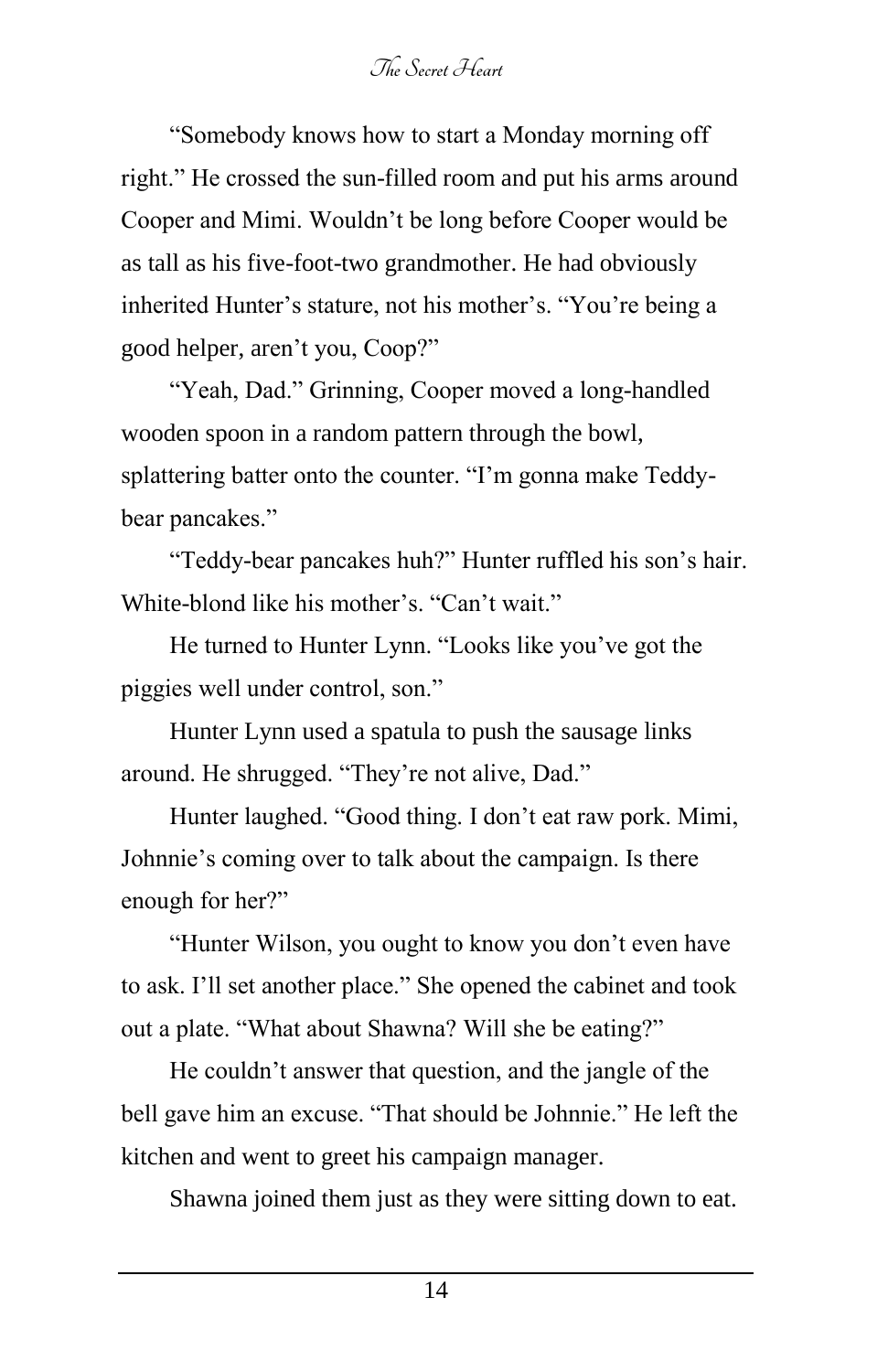She appeared to have showered, and she had wrapped her wet hair into a tight bun. Her lips turned up in a smile that didn't reach her eyes. "Hey, Johnnie. You here to take my husband on the road again?"

Shawna sniggered as if she was joking, but Hunter cringed. If she was going to argue with Johnnie, he didn't want the boys to hear. "Why don't we eat? Then we can talk afterward."

As soon as the boys finished, Hunter told them they could go to the room they shared and play the X-Box. He wasn't sorry they would have one more day off school due to a teacher workday. Even if they didn't show it, the boys needed time to grieve over their half-sister just like he and Shawna did.

"Yeah!" Hunter Lynn gave Cooper a high-five.

As soon as they were out of the room, Hunter turned to Johnnie. "When can we get back out there? How much has this time off hurt us?"

"We had to cancel several events the last couple of weeks." She rose to retrieve her briefcase. Taking out a manila folder, she returned to her seat. "Governor, we have had to pass on some good opportunities, but we've got six months before the buzzer. And voters are rooting for you, even if they weren't your fans before." A former basketball star and coach for the University of Tennessee, she often used sports terminology in conversations.

Shawna set her cup on her saucer with a clunk. She had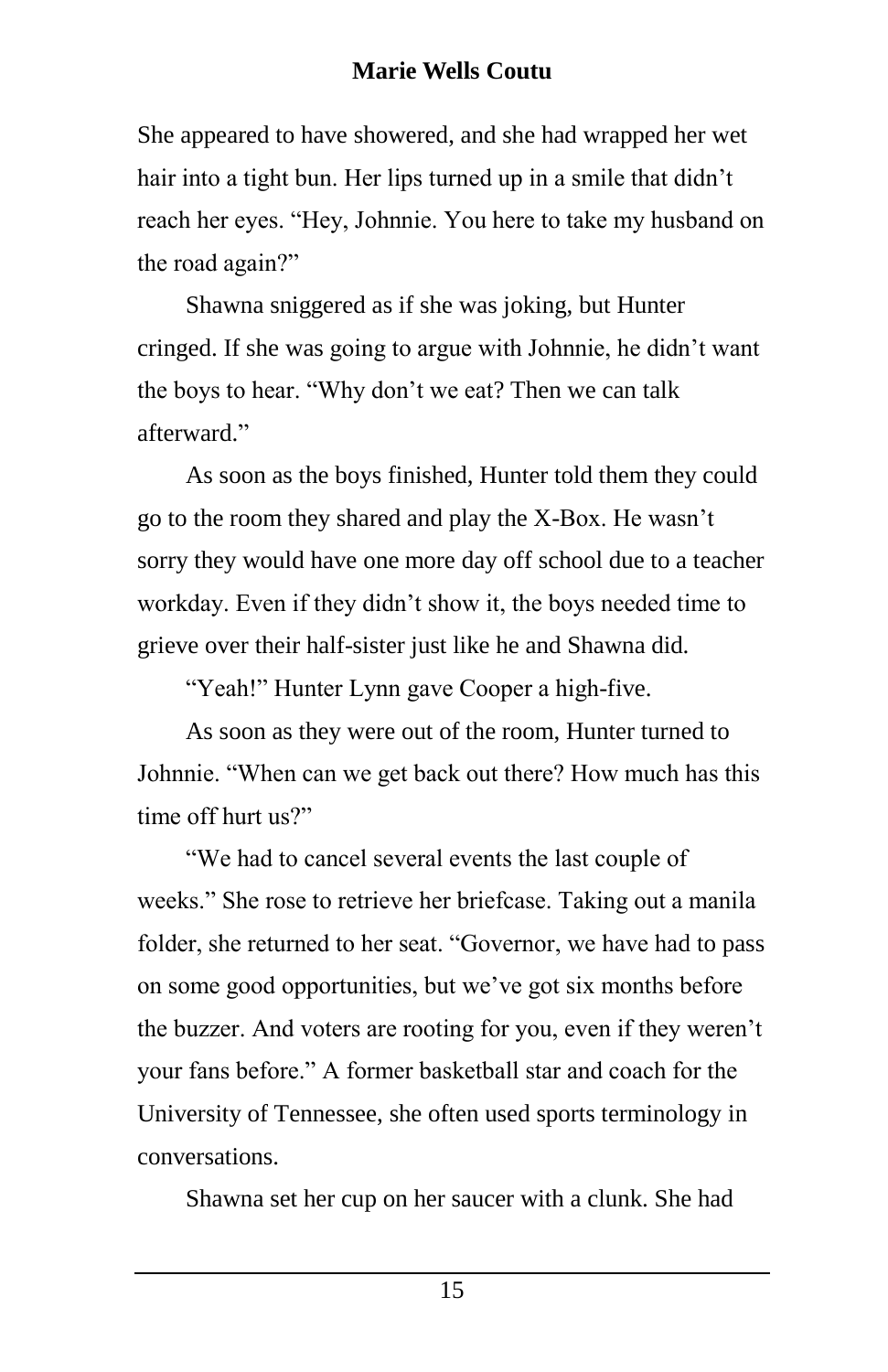eaten nothing, but was working on her fourth or fifth cup of coffee. "Seriously? Are you saying that losing our daughter will help Hunter's campaign because it gets sympathy?"

"Shawna, please—"

"It's okay, Governor." Johnnie used both hands to gather her long, straight hair into a bunch at her neck then released it and looked directly at Shawna. "That's not what I meant, Mrs. Wilson. I'm sorry if I sound insensitive. Just stating the facts as I see them."

Hunter reached over and placed his hand over Shawna's where it lay on the table. "Let's stay focused, honey. Johnnie's here to help."

Shawna turned her hand over and clasped his. "I just don't think Hannah's death should be used as a campaign tactic."

"It won't be. I assure you. Right, Johnnie?"

"Agreed. It's out of bounds." Johnnie opened the folder and looked at Hunter. "There is an event scheduled for Wednesday that I haven't canceled yet. You could start a fullcourt press to gain grassroots support for Teaching Through Tech."

The General Assembly had adjourned in mid-April, again without including funding in the appropriations bill for computers in classrooms. "What's the group?"

She pushed a sheet of paper across the table. "It's a Parent Teacher Organization meeting in Black Rock. That's in Randall County, eastern part of the state."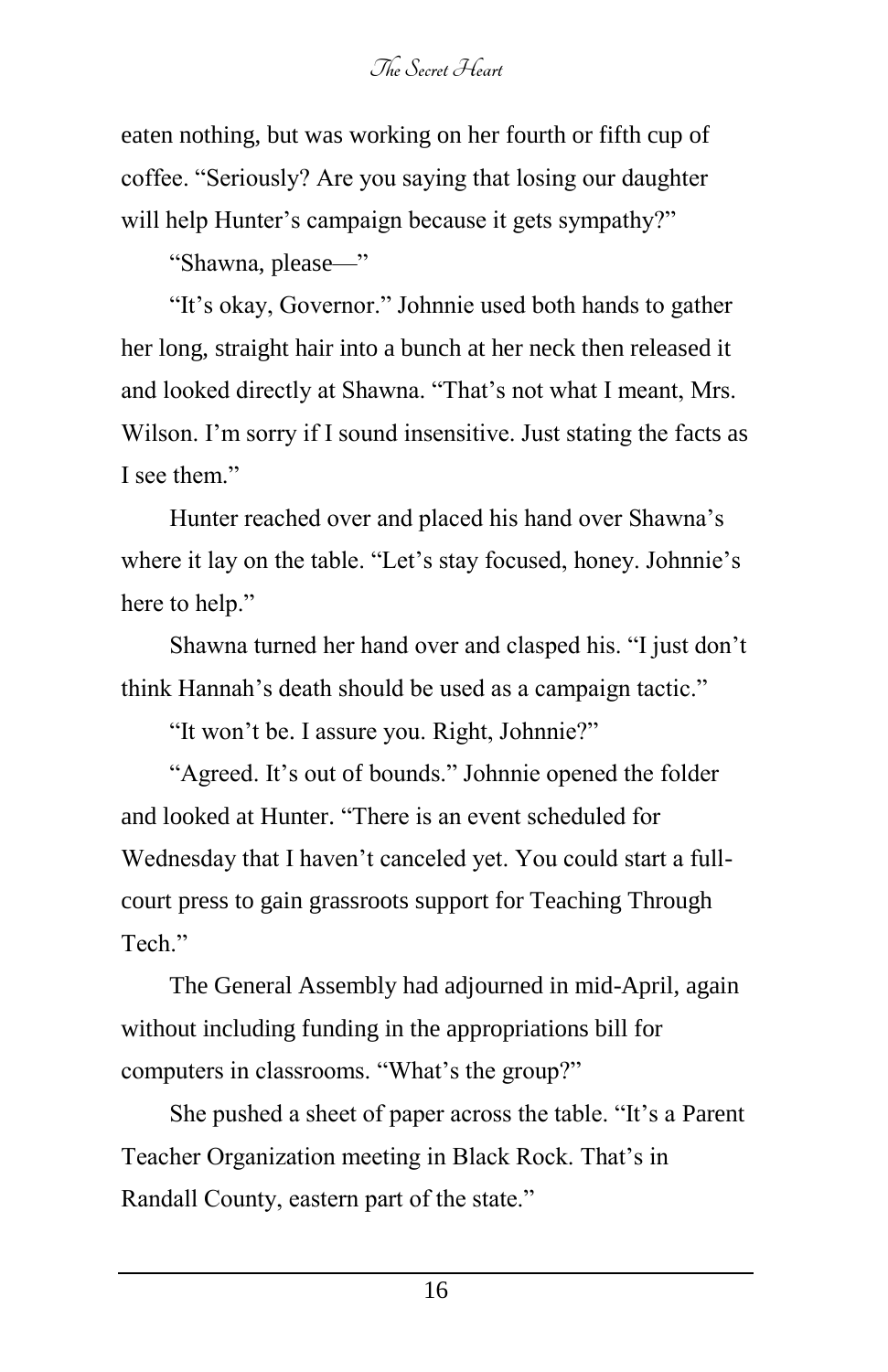He picked up the letter from the group's president inviting him to speak at their annual meeting. "Will they support it?"

Johnnie drained the last of her coffee. "To be honest, I don't know. It's a mining town. The computer bill has been a hard sell in that part of the state. I think it's an opportunity for them to hear straight from you about why this initiative is important."

Mimi stood. "Sounds like a nice, quiet event to get you back into the campaign. I'll get you some more coffee." She took Johnnie's cup and went into the kitchen.

"But Wednesday?" Shawna leaned her arms on the table. "That's day after tomorrow. Does he really need to go back out so soon?"

Hunter appreciated his wife's need for him, but he couldn't sit around all day holding her hand. "I'm the governor, Shawna. The people are paying me, and this is an important issue. I've been working on this for three years."

"It's a campaign speech, Hunter." She pushed away from the table but stayed in her chair. "The bill won't come up again until next spring. It's not like you won't have other opportunities."

Mimi entered, carrying Johnnie's coffee. She glanced at Shawna then looked at Hunter. She set the cup in front of Johnnie. "I think it's a good idea. These are ordinary folks, not high-dollar donors. Show them you want to hear what they think." She picked up Johnnie's empty breakfast plate then her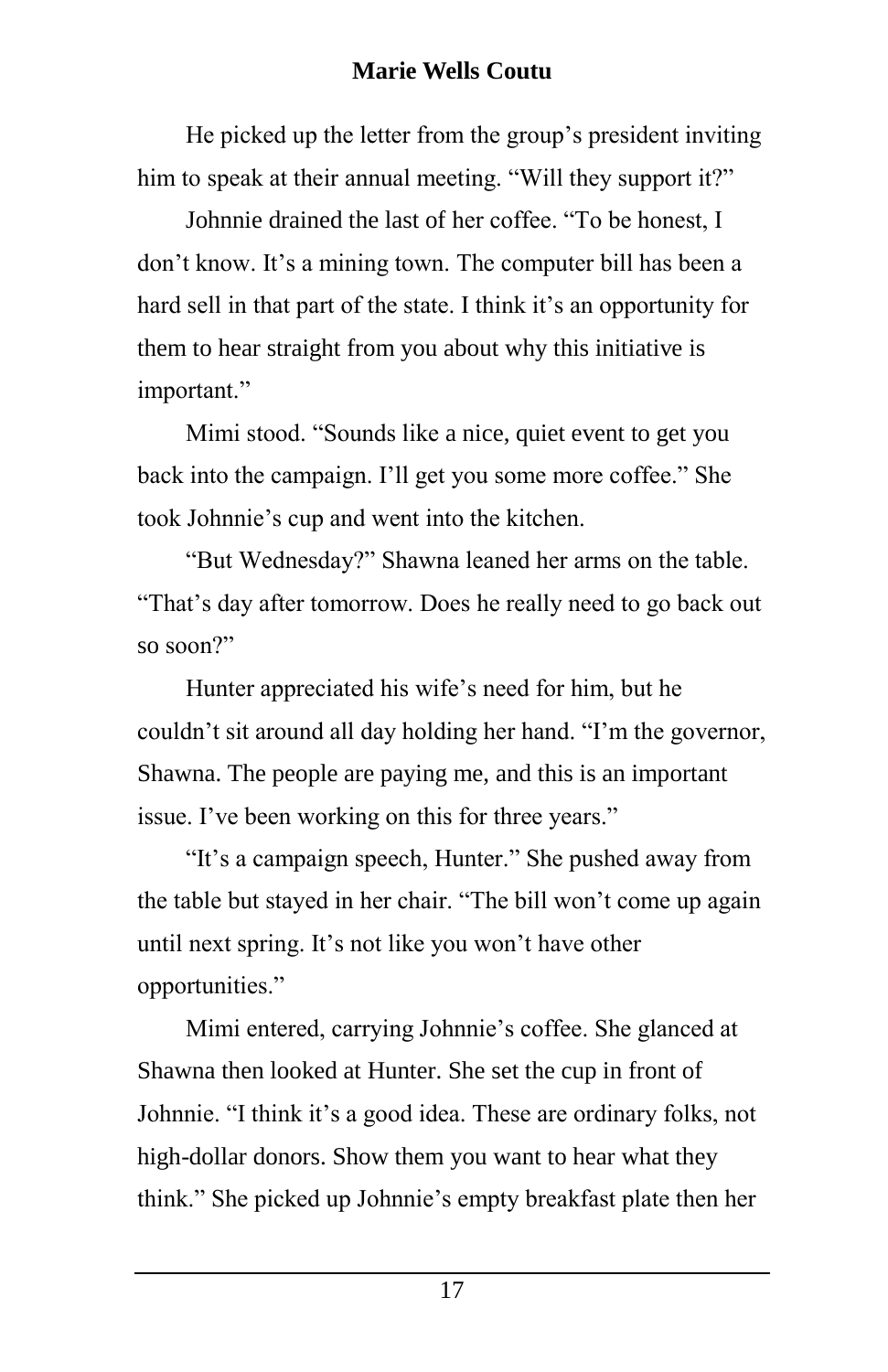own. "Seems like the ideal way to give your campaign a reboot."

"But we haven't even decided if you're going to continue your campaign."

"Why wouldn't he continue?" Mimi set the plates down and put her hands on her hips, reminding Hunter of a Doberman facing an attacker. "If he quits now, he'll throw away his political career and any chance of being president."

He loved that Mimi still believed in him, even after he failed her daughter. But he didn't need her to defend him against his new wife. "I told you this morning, Shawna." He spoke like he would to a child. "I don't see any reason to drop out of the campaign. There's still a lot I want to do for Tennessee, and winning re-election is my best chance to see it through."

Shawna stood and glared at him. The hurt in her eyes pierced his soul, but she didn't speak.

Johnnie had been looking at her phone. She cleared her throat. "The meeting is at five their time, Governor. You could leave after lunch and be home by about seven p.m. Seven thirty at the latest."

The dual time zones worked in his favor this time. He stood and faced Shawna, reached out and rubbed her arms. "You see? I'll be home before the kids go to bed."

"Fine. I guess the people of Tennessee are more important than I am." She moved away from him and left the room. His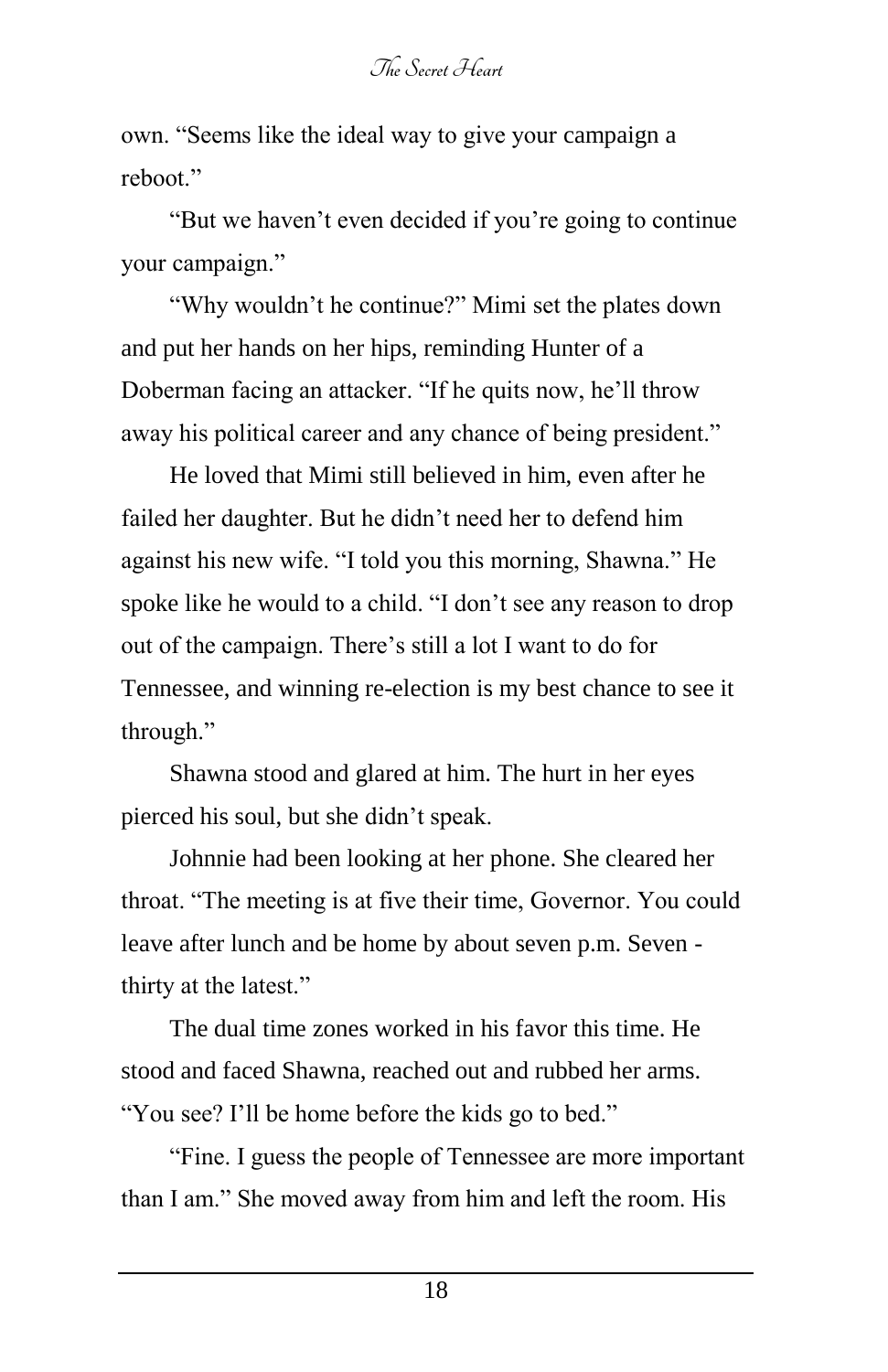heart pounding in his ears almost drowned out the sound of her feet running up the stairs.

Johnnie sat waiting with one thin eyebrow arched more than usual. Her narrow eyes studied him. "Game on?"

Hunter nodded. Shawna had married a sitting governor; after seven months, she should be used to his traveling. "Let's go for it."